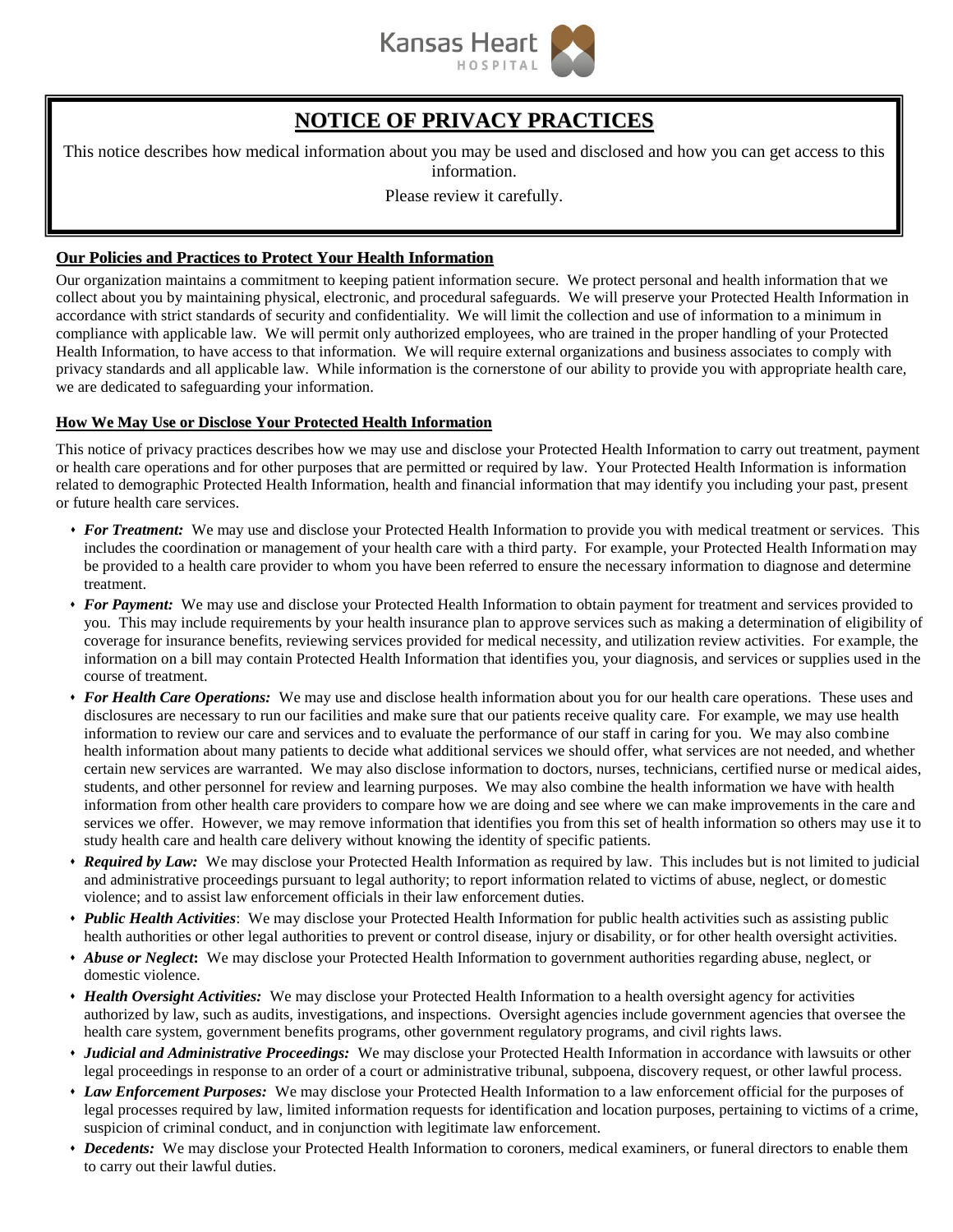- *Organ/Tissue Donation:* We may use or disclose your Protected Health Information for cadaveric organ, eye, or tissue donation purposes.
- *Research:* We may disclose your Protected Health Information for research purposes when an institutional review board or privacy board has reviewed the research proposal and established protocols to ensure the privacy of your Protected Health Information.
- *Health and Safety:* We may disclose your Protected Health Information to avert a serious threat to the health or safety of you or any other person pursuant to the applicable law.
- *Fund Raising:* We may use and disclose your Protected Health Information to contact you in a fundraising effort for our organization and its operations. We may disclose health information to a foundation related to us so that the foundation may contact you in raising funds for our organization. If you wish to opt out of receiving fundraising communications, you must notify us in writing.
- *Government Functions:* We may use or disclose your Protected Health Information for specialized government functions such as protection of public officials or reporting to various branches of the armed services that may require such use or disclosure.
- *Workers Compensation:* We may use or disclose your Protected Health Information in order to comply with laws and regulations related to Workers Compensation.
- *Appointments and Treatment Alternatives:* We may use your Protected Health Information to provide appointment reminders, information about treatment alternatives, or other health-related benefits and services that may be of interest to you.
- *Business Associate:* In the event we arrange for our Business Associates to provide some of the services we perform, such as having a printing company photocopy your medical records, we may be required to disclose your health information to enable the associates to provide the services. Our associates are also required to protect your health information.
- *For all Other Uses and Disclosures:* All other uses and disclosures of information not contained in this Notice of Privacy Practices will not be disclosed without your authorization.
- *Electronic Health Information Technology:* We participate in electronic health information technology or HIT. This technology allows a provider or a health plan to make a single request through a health information organization or HIO to obtain electronic records for a specific patient from other HIT participants for purposes of treatment, payment, or health care operations. Health information organizations are required to use appropriate safeguards to prevent unauthorized uses and disclosures. If you have questions regarding HIT or HIOs, please visit [http://www.KanHIT.org](http://www.kanhit.org/) for additional information.

# **Your Rights**

This notice provides you with notification of your rights with respect to your Protected Health Information and how you may exercise these rights. Uses and disclosures of your Protected Health Information, except as otherwise permitted or required by law, are subject to your written authorization.

- *You have the right to revoke an authorization to use or disclose Protected Health Information:* You may revoke an authorization for uses and disclosures of Protected Health Information that you have previously authorized to the extent that action has not already been taken.
- *You have the right to restrict disclosure to family members or others involved in your care:* You may notify our organization of a restriction to disclose your Protected Health Information to a family member, other relative, or any other person you identify that is directly associated to such involvement related to your care.
- *You have a right to request a restriction of your Protected Health Information:* You may request a restriction on certain uses and disclosures of your Protected Health Information related to treatment, payment, or health care operations. However, we are NOT required by law to agree to a requested restriction. If we do agree, we may not use or disclose your Protected Health Information in violation of that restriction unless it is needed to provide emergency treatment. Your request must state the specific restrictions requested and to whom you want the restriction to apply.
- *You have the right to restrict release of information for certain services:* You have the right to restrict the disclosure of information regarding services to a health plan for which you have paid out of pocket in full for the healthcare item or service.
- *You have the right to request confidential communication of your health information by alternative means or at alternative locations:* You may request alternative accommodations to obtain your Protected Health Information, and we will not request an explanation from you as to the basis for the request. We will accommodate reasonable requests and arrange for the appropriate alternative methods.
- *You have the right to inspect and obtain a copy of your Protected Health Information upon written request:* You may inspect and obtain a copy of your Protected Health Information that is contained in a designated record set for as long as we maintain the Protected Health Information. Under federal law, you may not inspect or obtain a copy of the following records: psychotherapy notes; information compiled in reasonable anticipation of, or use in, a civil, criminal, or administrative action or proceeding, and Protected Health Information that is subject to law that prohibits access to Protected Health Information. Depending on the circumstances, a decision to deny access may be reviewed. Please contact our office for additional details regarding access to your medical record and applicable fees.
- *You have a right to request an amendment to your Protected Health Information:* You may request an amendment to information you deem to be inaccurate. We reserve the right to deny your request for an amendment; you have the right to file a statement of disagreement; and we have the right to prepare a rebuttal to your statement and will provide you with a copy of any such rebuttal. Please contact our office for additional details regarding an amendment to your Protected Health Information.
- *You have the right to receive an accounting of uses of disclosures made of your Protected Health Information:* You may request a copy of an accounting log of uses and disclosures of Protected Health Information for purposes other than treatment, payment or